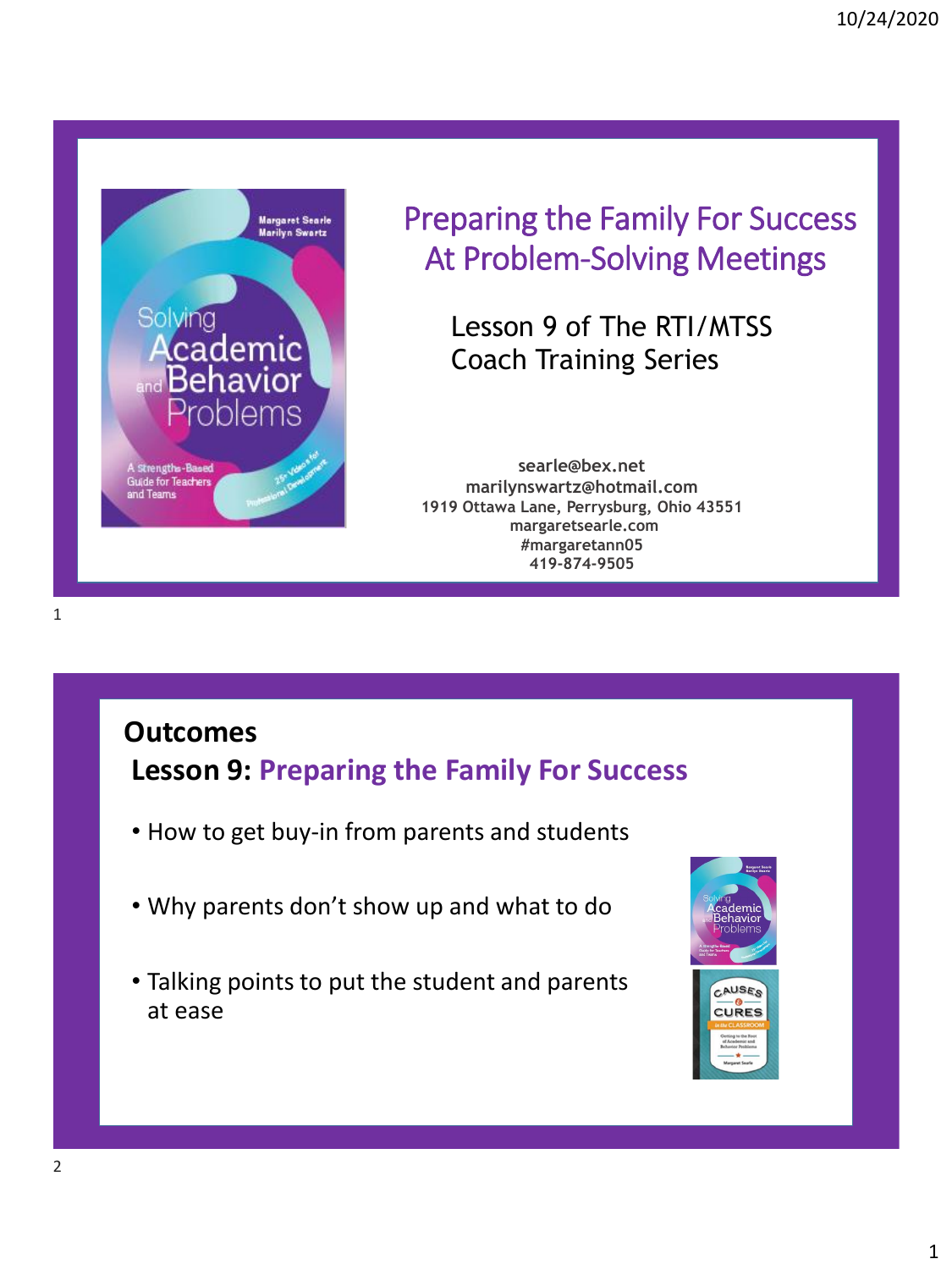# Why Parents Are Often Reluctant to Show Up



- Lack of transportation
- No one to watch smaller children
- Schedule doesn't work
- Feel the teacher doesn't try to understand
- Too much focus on problems
- Parents had bad experiences
- Afraid to be truthful about concerns

# Ways To Increase Parent Attendance

- Provide transportation or do home visits
- Offer childcare
- Consider phone or facetime conferences as alternatives
- Promise that the meeting will take no longer than 20-25 minutes and keep your promise

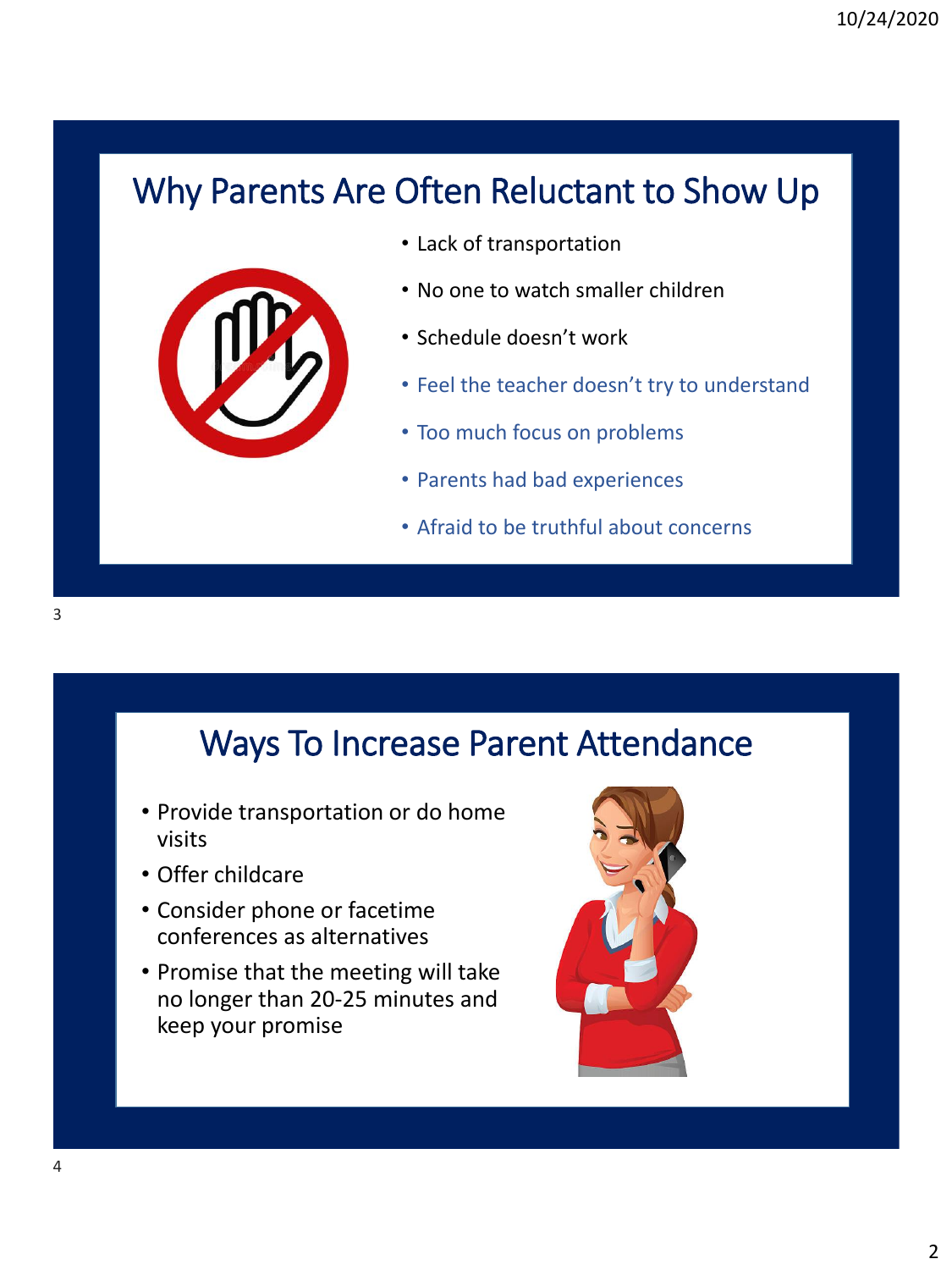## Ways To Increase Parent Attendance



- Value of what they have done.
- Be specific about what you intend to accomplish.
- Focus on building new skills, not fixing the student.
- Be careful about the way you talk (jargon, acronyms, language barriers, talking down to them)
- They are not the only family that has struggled with this issue.

# Checklist For SST Parent Call

- Clarify the purpose (DATA goal).
- Revisit parent's ideas of strengths and concerns.
- Explain the protocols (agenda, rules, who will attend).
- Explain the assignment 3 ideas
- Explain the courtesy call
- Schedule (date, time and place)



5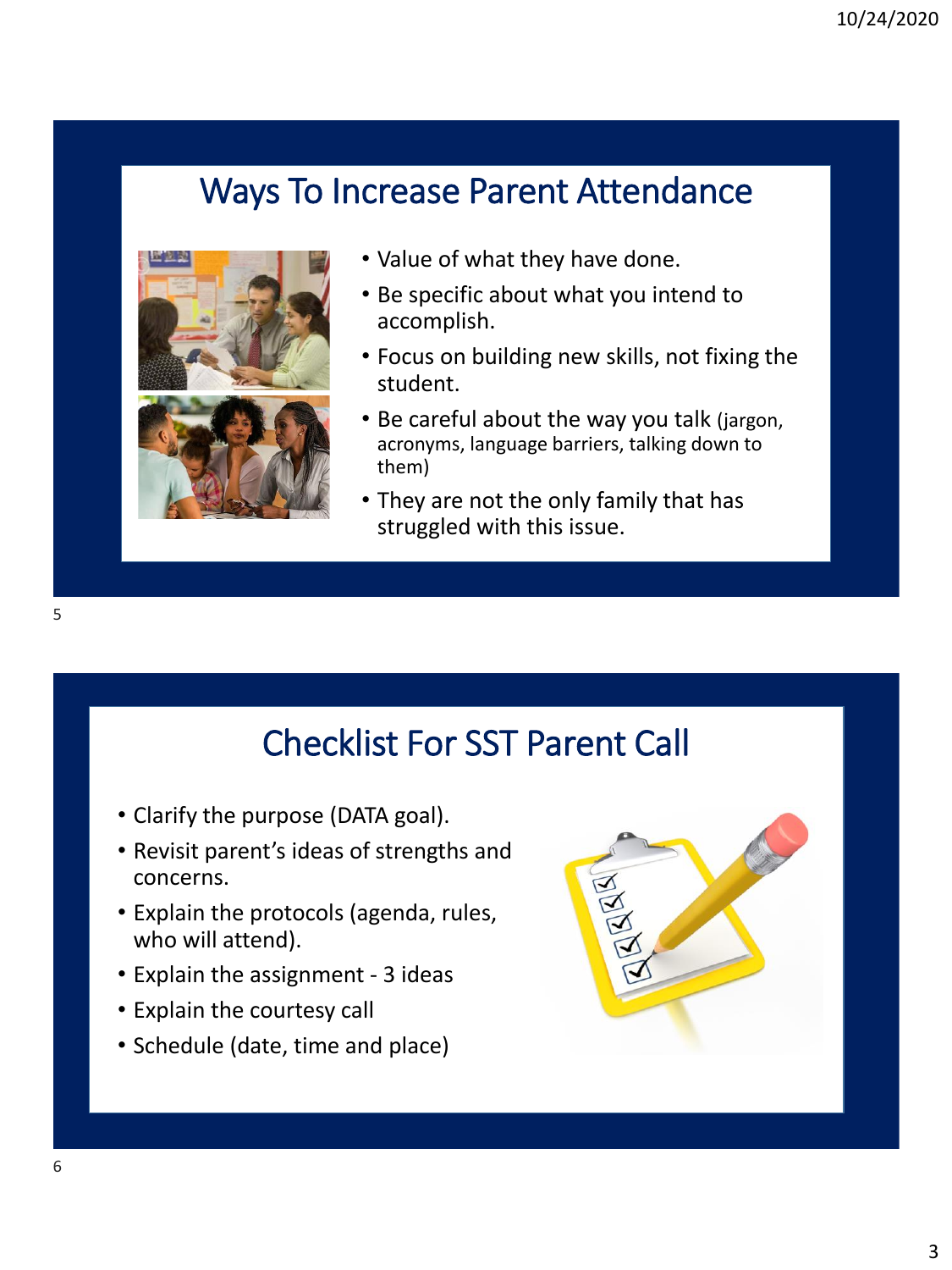# Who Generally Attends?

#### Basics:

- Keep the group as small as possible
- Rule of thumb is 5 7 members
- are the key people and in a computation of the DO2A6354D83A09425DEE4B27CA1083A094925DEE4B27CA1083A0942DEE4B27CA • The coach, the teacher, parents and student

- Any expert
- Siblings
- Other teachers
- Administrator
- Counselor or psychologist if needed to give intervention recommendations





If we teach Taylor the patterns of syllables and how to read in phrases, her fluency will improve within 6 weeks. She will increase words read correct per minute from 23 to 31.

| <b>Brainstorm interventions</b> |      |         |
|---------------------------------|------|---------|
| School                          | Home | Student |
|                                 |      |         |
|                                 |      |         |

7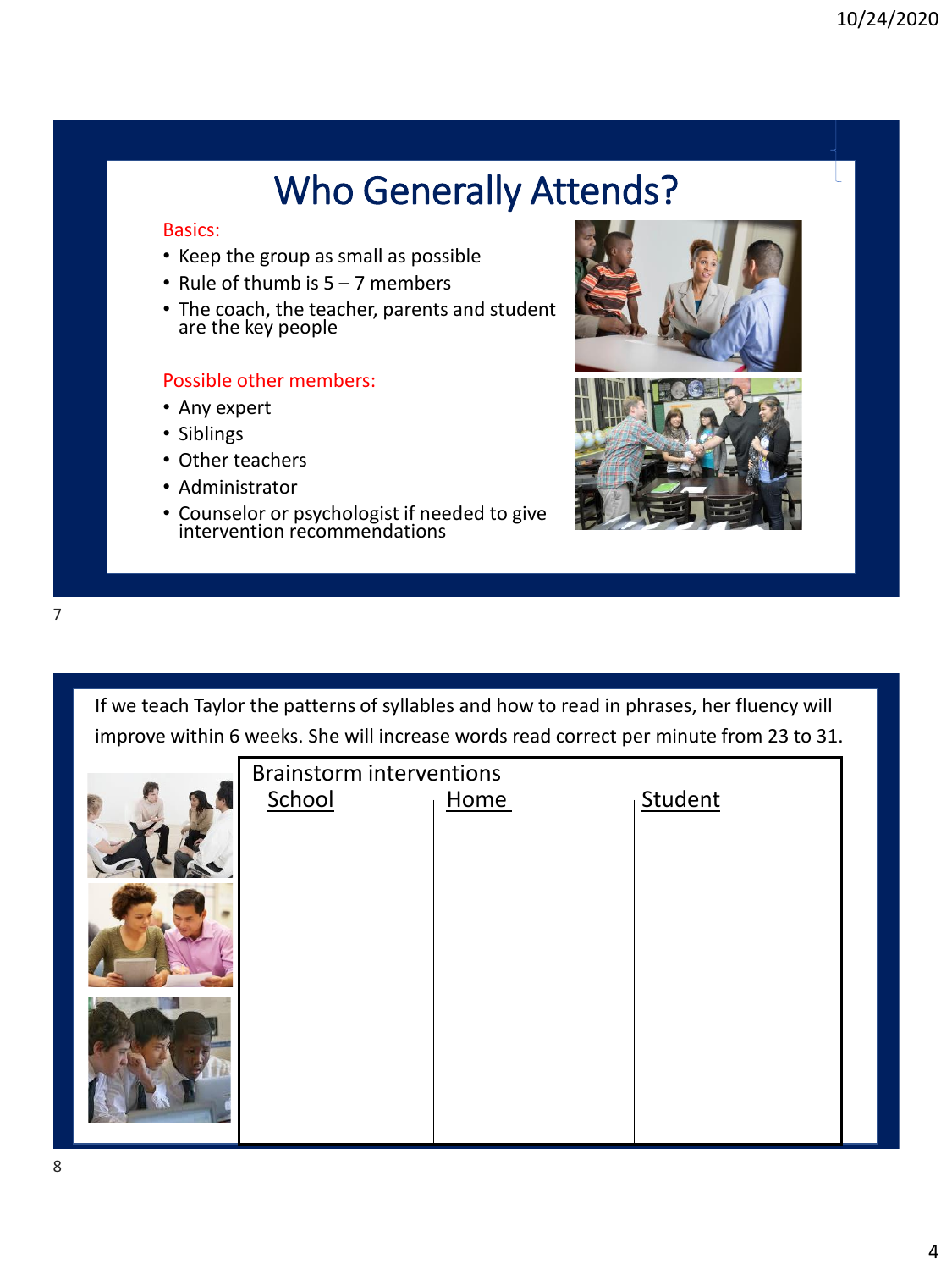# Purpose Of the Follow-up Call

- Answer questions
- Provide intervention ideas, if they need them.
- Confirm the meeting time and date
- See if there are any barriers to attending like transportation, childcare,…